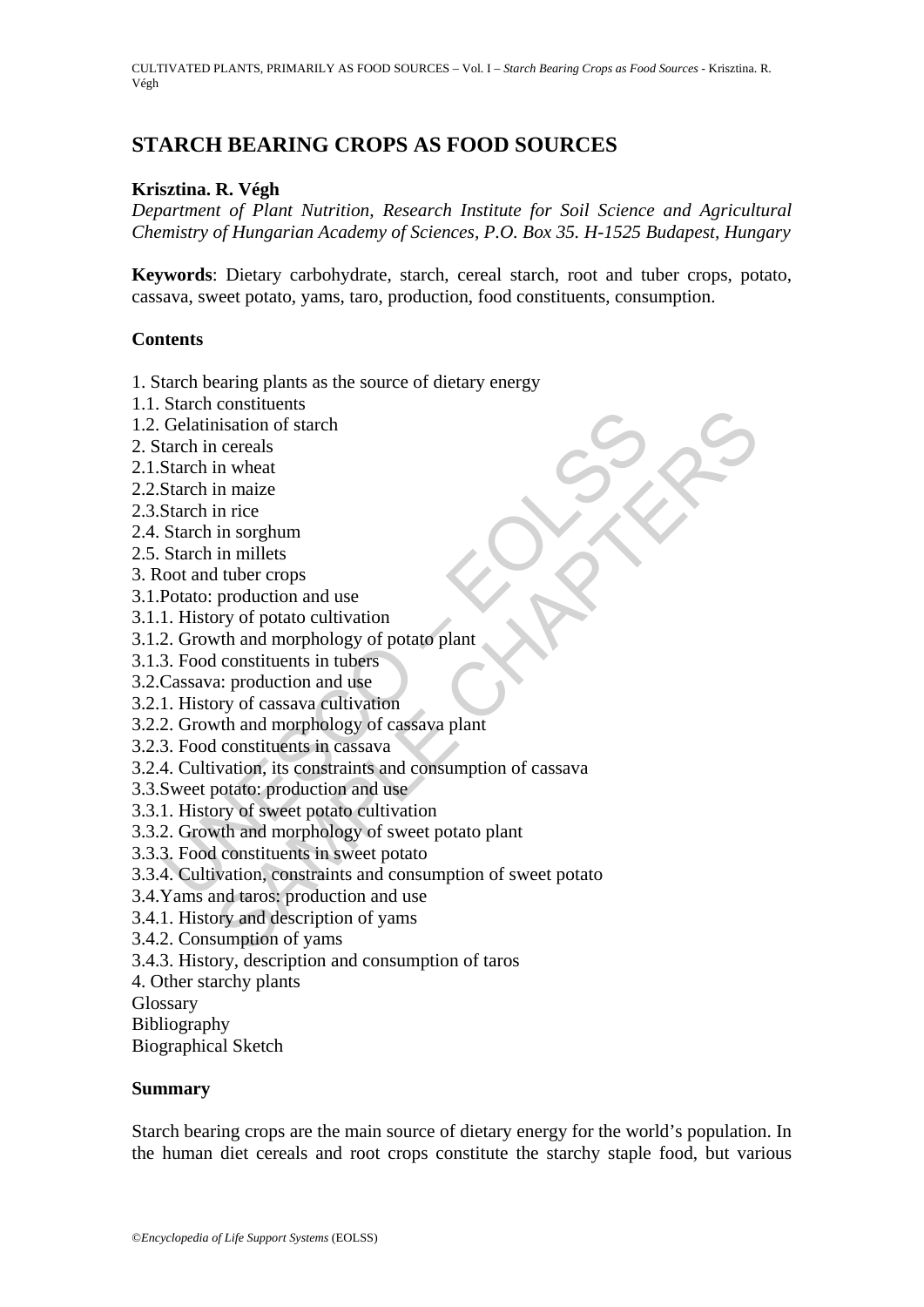types of plant tissues of various plant species are consumed to meet the calorie requirement. According to the origin the starch contained by cereal grains, root and tuber crops and, briefly by shoots and fruits is reviewed.

The properties of the starch in a crop determine its suitability for processing and the quality of the final product. Important traits are gelatinisation, viscosity, tackiness, and inclination for retrogradation, granule size distribution and non-starch constituents.

Starch properties principally depend on the ratio of amylose and amylopectin and their structure in the granules. In some cereals the waxy and non-waxy, moreover sugary genotypes supply starch meet different taste and processing.

Starch - or energy - production of root and tuber crops can be very high, if accounted their yield per growing area, higher, than that of the cereals. Root crops are suitable to supply the calorie intake of a growing population. Especially the cultivation and processing of tropical root crops as cassava, sweet potato and yams are promising in this respect.

r yield per growing area, higher, than that of the cereals. Root cry<br>by the calorie intake of a growing population. Especially the<br>casing of tropical root crops as cassava, sweet potato and yams are<br>ect.<br>cultivation, proce For growing area, higher, than that of the cereals. Root crops are suitable caloric intake of a growing population. Especially the cultivation of tropical root crops as cassava, sweet potato and yams are promising in tion, The cultivation, processing, value-added products and trade of wheat, maize, rice and potato are well established, while the majority of tropical root crops are produced for home consumption. In some regions they are grown as secondary staples or food reserves in case of shortages in cereal supply. Cassava roots can be stored in the soil for long periods but their shelf life is short, trade, shipment, processing is limited by their bulkiness. There are constraints in cultivation, storage, processing and trade to overcome. Research, technological, economic and political decisions contribute to the solution of these problems. New, improved varieties, resistant to diseases and pests, with higher yield and longer shelf life are now the contribution on the biologists' side.

# **1. Starch bearing plants as the source of dietary energy**

Food provides dietary energy to meet human requirements. Nutrition must be more: the supply of adequate and nutritious food to maintain healthy, active life. Carbohydrate foods provide more than energy alone. A wide range of carbohydrate containing foods can be consumed so that the diet is sufficient in essential nutrients as well as total energy. Plant carbohydrates include sugars, cellulose, gums and starches, but starches are the main source of nutritive energy for the humankind. There is a great variety of starch bearing plants, which are food staples of the population in various regions all over the world.

In the human diet cereals and root crops constitute the starchy staple food, but about 100-150 plant species are used as sources of dietary carbohydrate throughout the world. Starchy endosperm of the cereal grains, starchy tissues of roots and tubers, stems and seeds, cotyledons, pericarps, rootstocks are produced for their starch content. Starch are found in most crops including cereals as wheat, maize, rice, sorghum, millet; root and tuber crops as potato, cassava, sweet potato, taro, yams, arrow root; others as sago palm or plantains and bananas. Being in focus as traditional food staples and industrial row materials in the western countries, primarily some cereals and potato has been studied so far, their starch content, structure and chemistry as well as functional properties of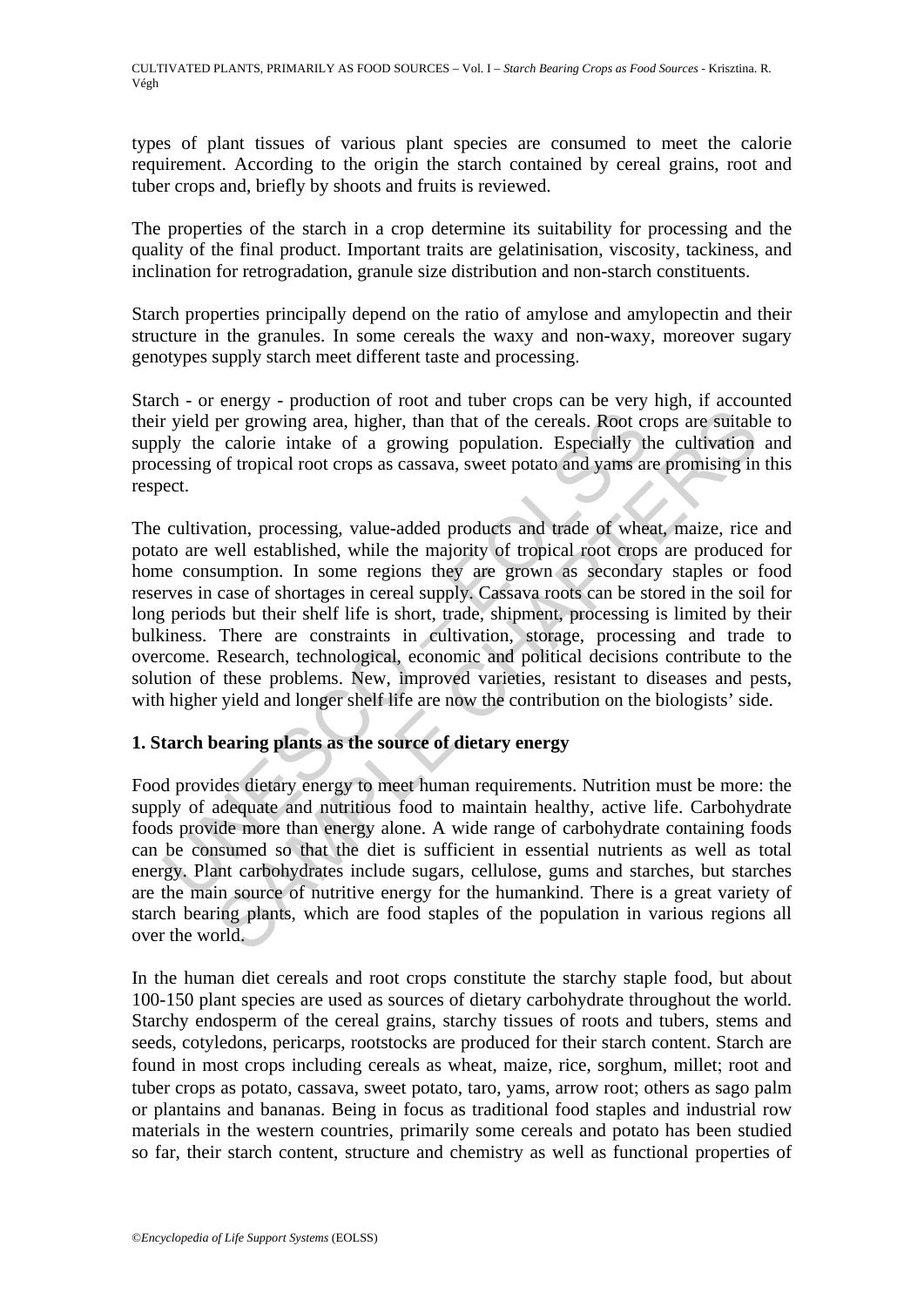their value-added products were thoroughly examined. Whereas the perspectives, objectives and aims of this type of research have been just designated for tropical starches.

Products of some starchy crops are more commercialised, as processed wheat, maize or potato. Others are produced mainly for local consumption, as the majority of the tropical roots and tubers, such as cassava or yams. Their role as a staple, their traits, starch properties, cultivation as well as processing, are discussed.

# **1.1. Starch constituents**

Starch is the storage carbohydrate in plants being in different amount in various plant species and varieties. It is the end product of plant carbon assimilation. It accumulates in granules (amyloplasts) in the roots, corms, tubers, stems, seeds and fruits of plants.

 In germination, budding, or when it is needed, after solubilizing it is translocated in form of simpler carbohydrates to the organ where it is needed (to the "sink" in biological term), where re-condenses, or breaks down and forms cellulose, lignin, etc., or supplies energy via oxidation.

nules (amyloplasts) in the roots, corms, tubers, stems, seeds and frigermination, budding, or when it is needed, after solubilizing it of simpler carbohydrates to the organ where it is needed ogicial term), where re-conde myloplasts) in the roots, corms, tubers, stems, seeds and fruits of plants.<br>
myloplasts) in the roots, corms, tubers, stems, seeds and fruits of plants.<br>
attion, budding, or when it is needed, after solubilizing it is tran Starch is white, tasteless carbohydrate food substance building up from hundreds or thousands of D-glucose molecules. It does not dissolve in cold water, while at higher temperature (e.g. heating it with excess water under pressure) starch granules collapse, and an opalescent colloid solution is resulted (gelatinisation). Gelatinisation temperature of the starch is influenced by plant genetic and environmental factors.

In nutritional respects, starch can be divided into glycogenic and resistant starch, which is not absorbed in the small intestine.

Starch consists of two constituents, amylose and amylopectin, which are high molecular weight polymers of D-glucose bound by  $\alpha$ -1,4-glycoside linkages. It means, that the first and fourth carbon atoms of each glucose molecule are linked to the carbon atoms of a neighbouring glucose molecule through an oxygen atom.

The physical and chemical properties of amylose and amylopectin are different. Their ratio affects viscosity, shear resistance, gelatinisation, textures, solubility, tackiness, gel stability, cold swelling and retrogradation properties of starch. All these properties have high importance in the suitability of the starch of a given crop for various processing and use.

Amylose is considered to be a linear polymer, containing the  $\alpha$ -1,4-glycosidic linkages. It contains 300-1000 glucose molecules. Though there is evidence that amylose is not completely linear, its behaviour is that of a linear polymer.

Amylopectin is a branched polymer, in which roughly every twenty, twenty-fifths glucose molecules have branch points (see Fig.1.).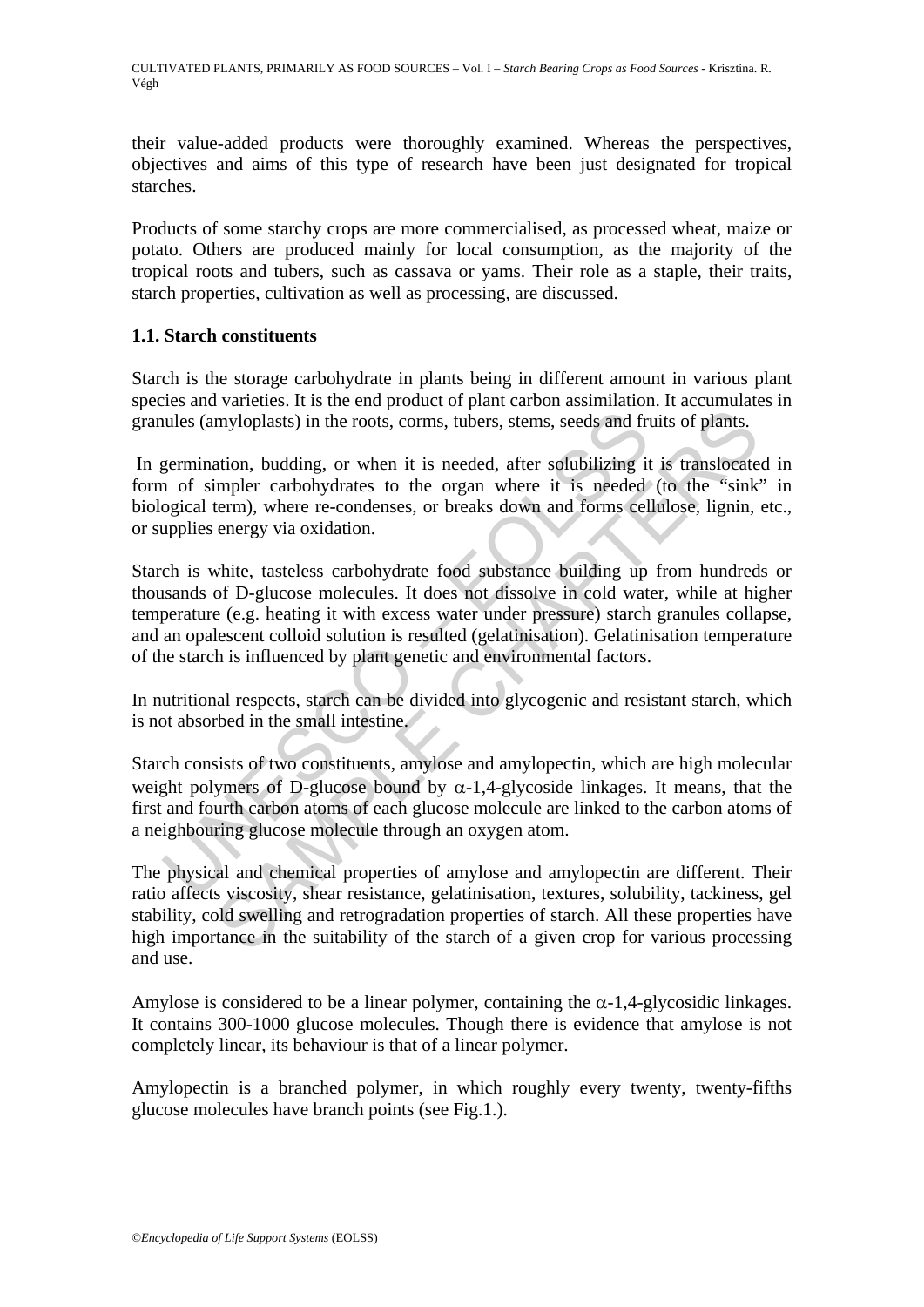

Figure 1. Schematic representation of amylose and amylopectin

Amylose forms intense blue complex with iodine, with a maximum absorption at 660 nm. Pure amylose is considered to have an iodine binding capacity of 20 per cent. This trait is used for quantifying amylose content. The colour reaction of amylopectin with iodine is purple (violet-red).

**Amylopectin**<br>
Figure 1. Schematic representation of amylose and amylose<br>
Figure 1. Schematic representation of amylose and amylose<br>
Pure amylose is considered to have an iodine binding capacity of<br>
is used for quantifyin **Subsettinum**<br> **Solution**<br> **Example 1. Schematic representation of amylose and amylopectin**<br>
orms intense blue complex with iodine, with a maximum absorption at<br>
mylose is considered to have an iodine binding capacity of Amylose forms complexes with some organic compounds such as emulsifiers: monoglycerides, sucrose esters, etc. which are widely used as antistaling agents and dough conditioners in baking industry. Retrogradation (or setback) that is association and partial crystallisation of amylose due to its linear structure occurs also during staling of bakery products. It is enhanced with low temperature and high starch concentration.

Enzymatic degradation of amylose by β-amylase enzyme results in maltose, which contains two glucose molecules linked  $\alpha$ -1,4. β-amylase breaks down the highly branched amylopectin only by about 50 %.

The large residue molecules are called β-limit-dextrin. But, using debranching enzymes (pullulanase, isoamylase) for degradation of amylopectin, relatively short linear chains are formed. Based on the studies made on the degradation products of the sequential enzymatic hydrolysis, amylopectin molecule is considered to be randomly branched containing  $10^4$ -10<sup>6</sup> individual chains.

Three types of chains are distinguished: (1) A chains (glucose molecules linked  $\alpha$ -1,4), (2) B chains (glucose molecules linked  $\alpha$ -1,4 and  $\alpha$ -1,6 linkages) and (3) C chains (glucose molecules linked  $\alpha$ -1,4 and  $\alpha$ -1,6 linkages, plus a reducing group in the molecule).

A and B chains probably make helical conformation. Their ratio is generally used in characterization of amylopectin structure.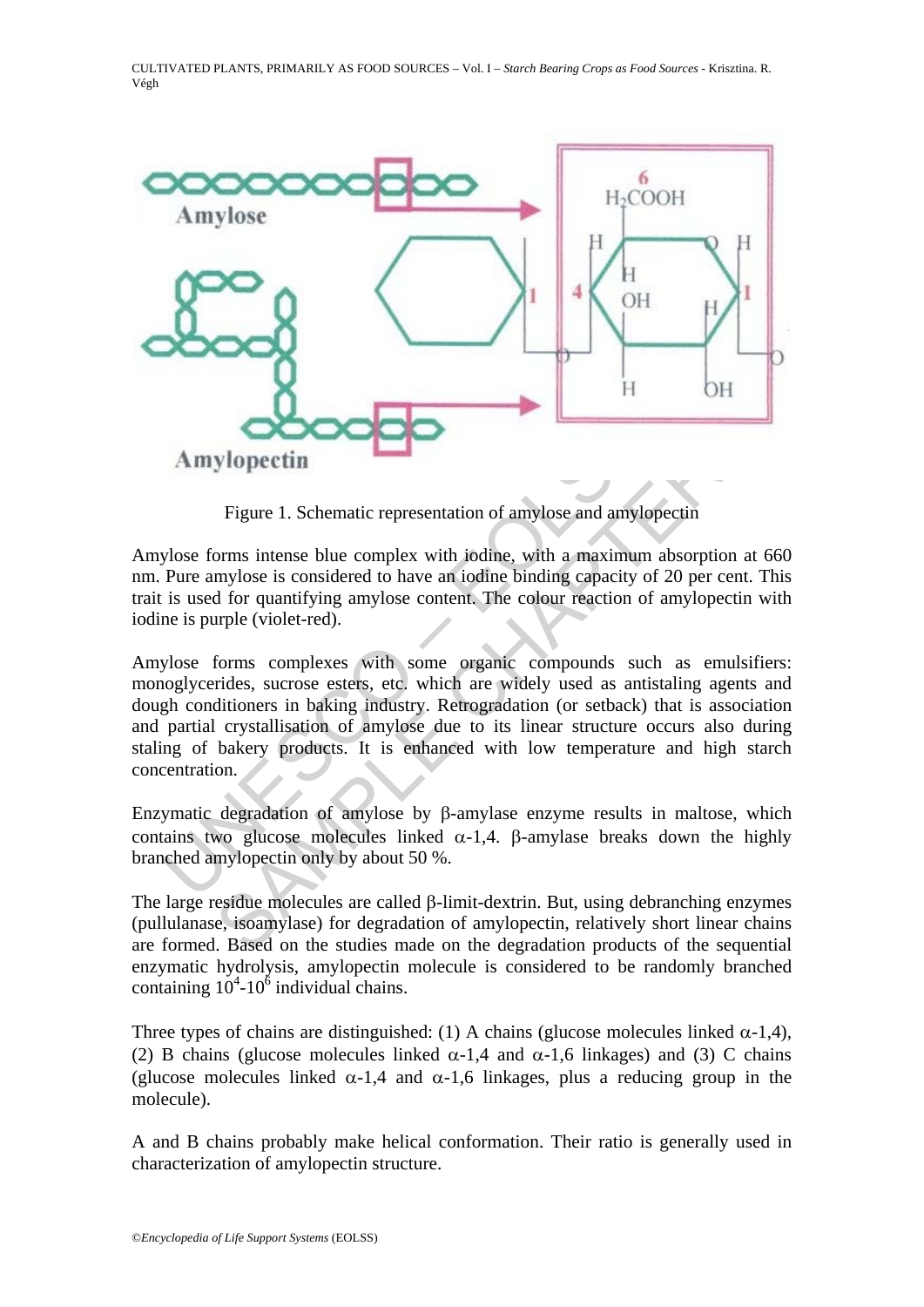# **1.2. Gelatinisation of starch**

Gelatinisation and pasting are transformations when heating starch in aqueous solution, with significance in food production.

Starch granules suspended in water considerably swell as they can hold as much moisture as the 30 per cent of their dry mass.

This process is reversible in room temperature. Heating the suspension results in irreversible changes: with increased extent of hydration the structure of starch granule starts to loose step by step, as soon as the energy of heat is sufficiently high to dissociate the week hydrogen bonds in the granule.

ing the process hydrated starch molecules diffuse to the solution<br>viscosity of the system increases. Complete solubilization oc<br>peratures (e.g.120 °C). Loosing of ordered structure after gelati<br>ing. After the gelatinisatio process hydrated starch molecules diffuse to the solution from the gratity of the system increases. Complete solubilization occurs only on lses (e.g.120 °C). Loosing of ordered structure after gelatinisation is ters (e.g.1 During the process hydrated starch molecules diffuse to the solution from the granule. The viscosity of the system increases. Complete solubilization occurs only on high temperatures (e.g.120  $^{\circ}$ C). Loosing of ordered structure after gelatinisation is termed pasting. After the gelatinisation and pasting of starch amylose and amylopectin molecules may be considered as dissolved.

After cooling the system forms a gel. Amylose is considered primarily responsible for gelatinisation.

While baking the starch is heated in a limited amount of water. During gelatinisation starch competes for available water against other ingredients. Thus gelatinisation of starch in bread is more extensive than in sugar containing cakes.

 Obviously, changes in starch granules in baked products depend on both temperature and water availability, that is controlled by other ingredients as well, such as sugar or shortening.

### **2. Starch in cereals**

Starch products of wheat, maize and rice have the highest significance in the international market both for food and non-food applications. Sorghum and millets are produced and used principally in Africa and the Indian subcontinent.

While most of the wheat, maize and a part of rice produced are processed, transformed into convenience products; sorghum and millets are basic food cereals used mainly without pre-processing.

Regarding the nutritional value of cereals and particularly starch there is an important issue of the resistant starch. The digestibility of starch depending on the hydrolysis by pancreatic enzymes, determines the available energy content of cereal grains. This must be taken into account when evaluating nutritive value.

The amount of partly or fully resistant starch may reach values of fifteen-twenty per cent. Processing the grains by methods such as steaming, pressure-cooking, flaking, puffing or micronization of the starch increases its digestibility.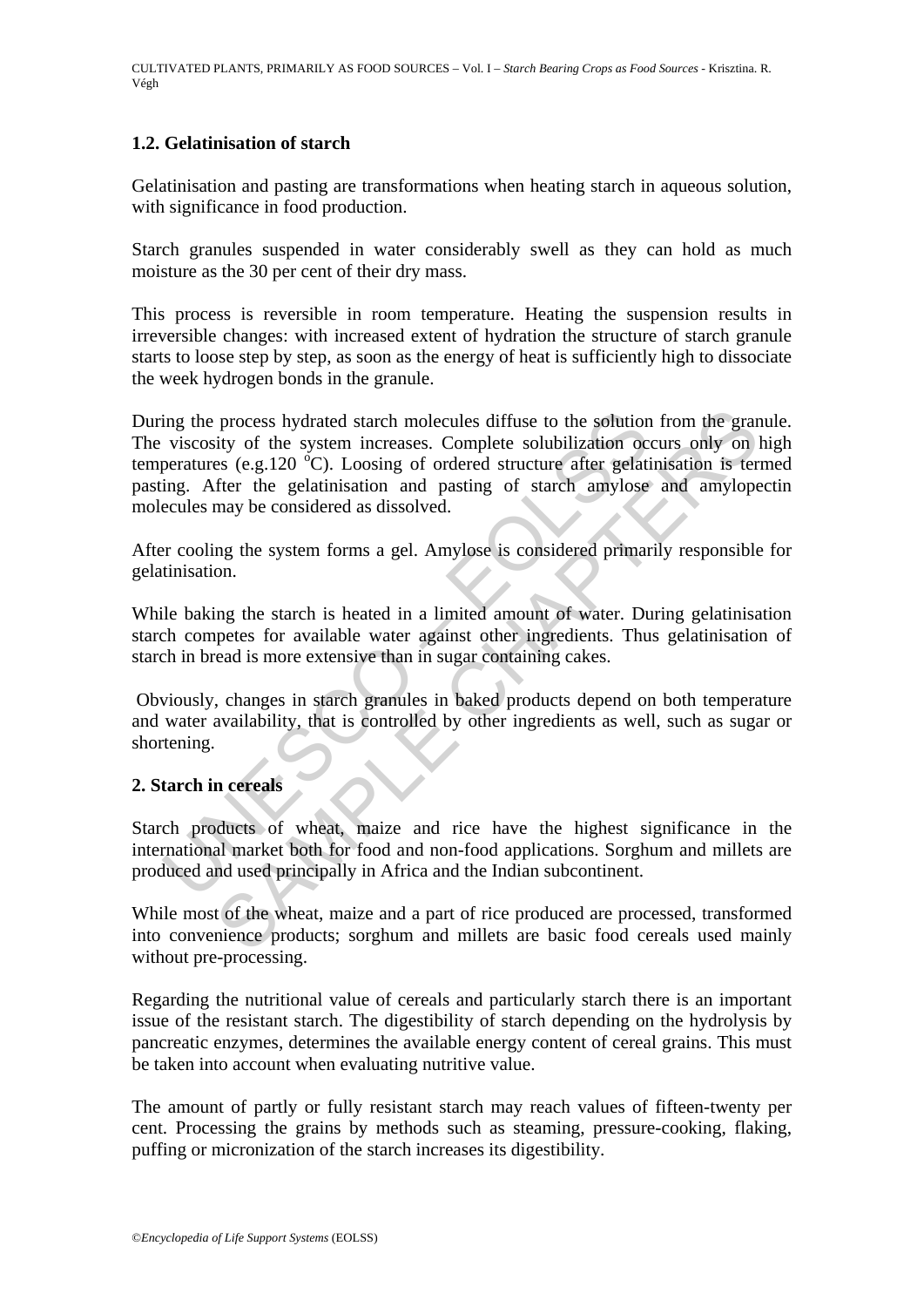

Figure 2. Average starch content of cereal grains (% dry mass basis)\* \*Adopted from Lásztity (1999)

# **2.1.Starch in wheat**

In the grain the cells of starchy endosperm vary in size and shape. The cells are packed with starch embedding with protein matrix. The wheat kernel is very rich in starch deposited as discrete granules in the cells of the endosperm. The size of the flattened starch granules may be as big as 40 μm in diameter, whereas that of the spherical ones 2-8 μm in diameter. Because of this bimodal distribution of granules wheat starch cannot be used without modification (separation) in special industrial applications where the uniformity of granule size is required (e.g. in carbonless paper production).

The starch content of wheat varieties varies from 60 to 75 per cent. Soft wheat varieties have higher starch content than hard varieties, which contain more proteins. The amylose content of wheat varies from 17 to 29 per cent with an average of 22-25 per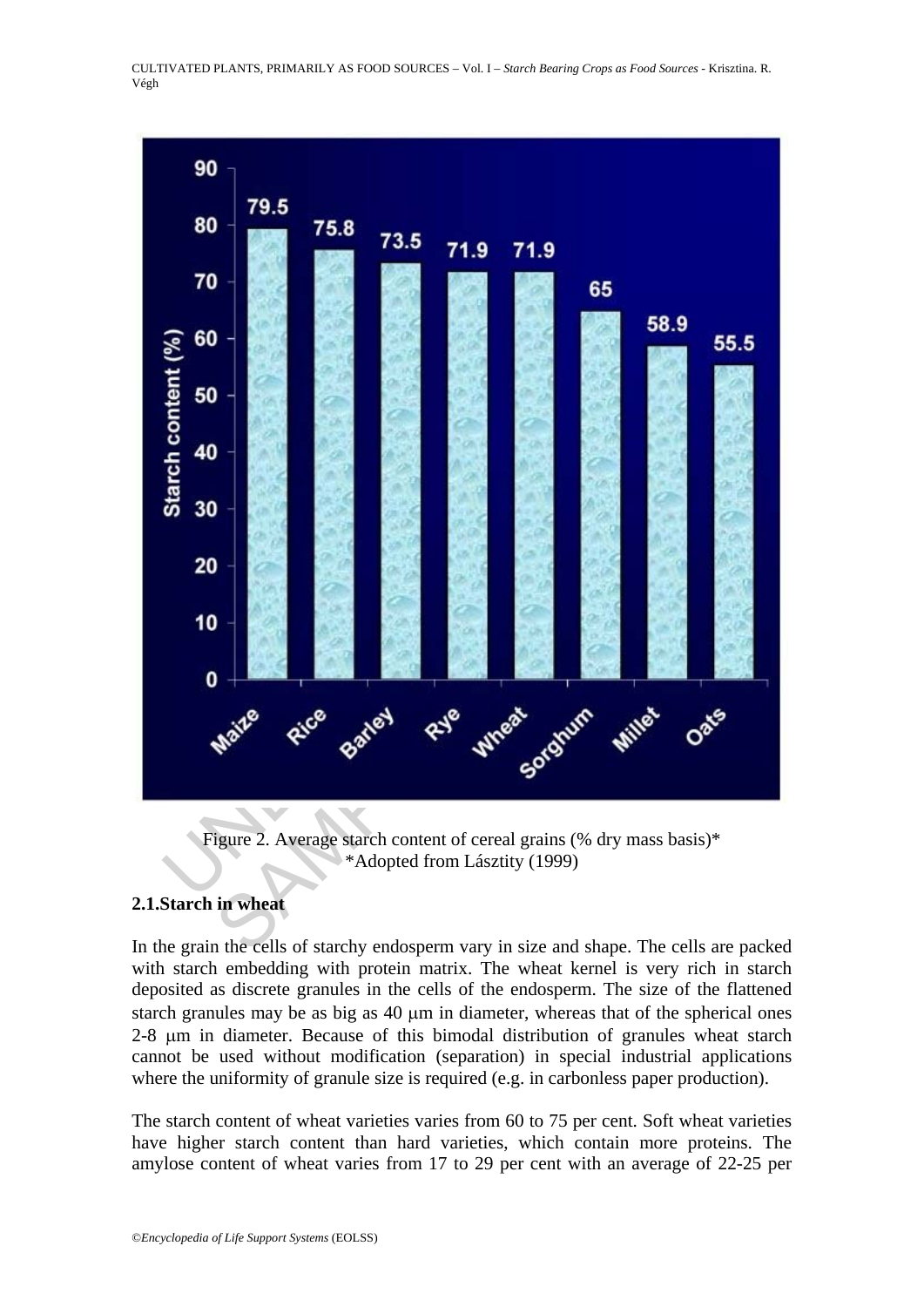cent. It seems to have a relatively low range of genetic variation. However, in waxy wheat varieties amylose content is very low  $(1.2-2.0\%)$ .

Initial gelatinisation temperature, at which starch granules start to loose original structure (at this temperature hydrogen bonds are weakened and granules absorb much more water, see text above) is about 58  $^{\circ}$ C, midpoint 61, end point 64  $^{\circ}$ C for wheat starch. In conditions with lower water availability gelatinisation range is broader and depends on the starch content. Granules can swell up to 30 times of their original size followed by disintegration at temperatures above the gelatinisation range.

There are non-carbohydrate components such as proteins (0.04-0.3 %), lipids (0.4-0.8 %) and phosphorus (0.05-0.07 %) in wheat starch. Major part of phosphorus is linked to phospholipides, while proteins probably are associated with the granule surfaces.

# **2.2.Starch in maize**

Starch is the most abundant carbohydrate component of maize kernel, ranging from 65 to 80 per cent, depending on the variety. The starchy endosperm - horny (hard, translucent) and floury (soft) are found in the maize kernel.

**Starch in maize**<br>
ch is the most abundant carbohydrate component of maize kerne<br>
80 per cent, depending on the variety. The starchy endosper<br>
slucent) and floury (soft) are found in the maize kernel.<br>
amylose content of m The matrix product proton of maize that are galaxies and product in maize<br>
in maize<br>
are most abundant carbohydrate component of maize kernel, ranging from<br>
cent, depending on the variety. The starchy endosperm - horny (b The amylose content of maize starch ranges from 25 to 30 per cent but it can vary among cultivars, particularly in cultivars with mutant genes. In these genotypes intermediate polymers between amylose and amylopectin are present in the starch. Amylomaize varieties, the amylose-extender (ae) genotypes with high amylose content may have 50-80 per cent short chain amylose in starch. Whereas starch granules of waxy maize with waxy (wx) gene consist of almost entirely amylopectin. Maize sugary (su) mutant synthesizes and accumulates a highly branched polysaccharide, phytoglycogen to 25 per cent or more of the dry mass of the kernel. The digestibility of isolated starch of maize cultivars is a range of 53-58 per cent.

Maize is not only energy source, but also the source of dietary fibres.

The group of non-glycaemic carbohydrates that are not absorbed in the small intestine and, therefore, move down to become fermented in the colon, is termed dietary fibre. From a human dietary standpoint, the most important source of dietary fibre is the pericarp of maize.

# **2.3.Starch in rice**

In the grain the endosperm cells are tightly packed, with polygonal compound starch granules and protein bodies.

There is a central role of starch in determining cooking and eating quality of rice. Starch structure, the ratio of amylose to amylopectin is close correlation with rice quality (See Chapter 1.2. "Rice" in the same volume). Starch in waxy rice varieties has an amylose content of 0.8-1.3 per cent probably located in the centre of the starch granule. Amylose content of the starch of nonwaxy genotypes is ranging from 8 to 37 per cent. Waxy and nonwaxy rice starch granules have similar gelatinisation temperatures, which are in the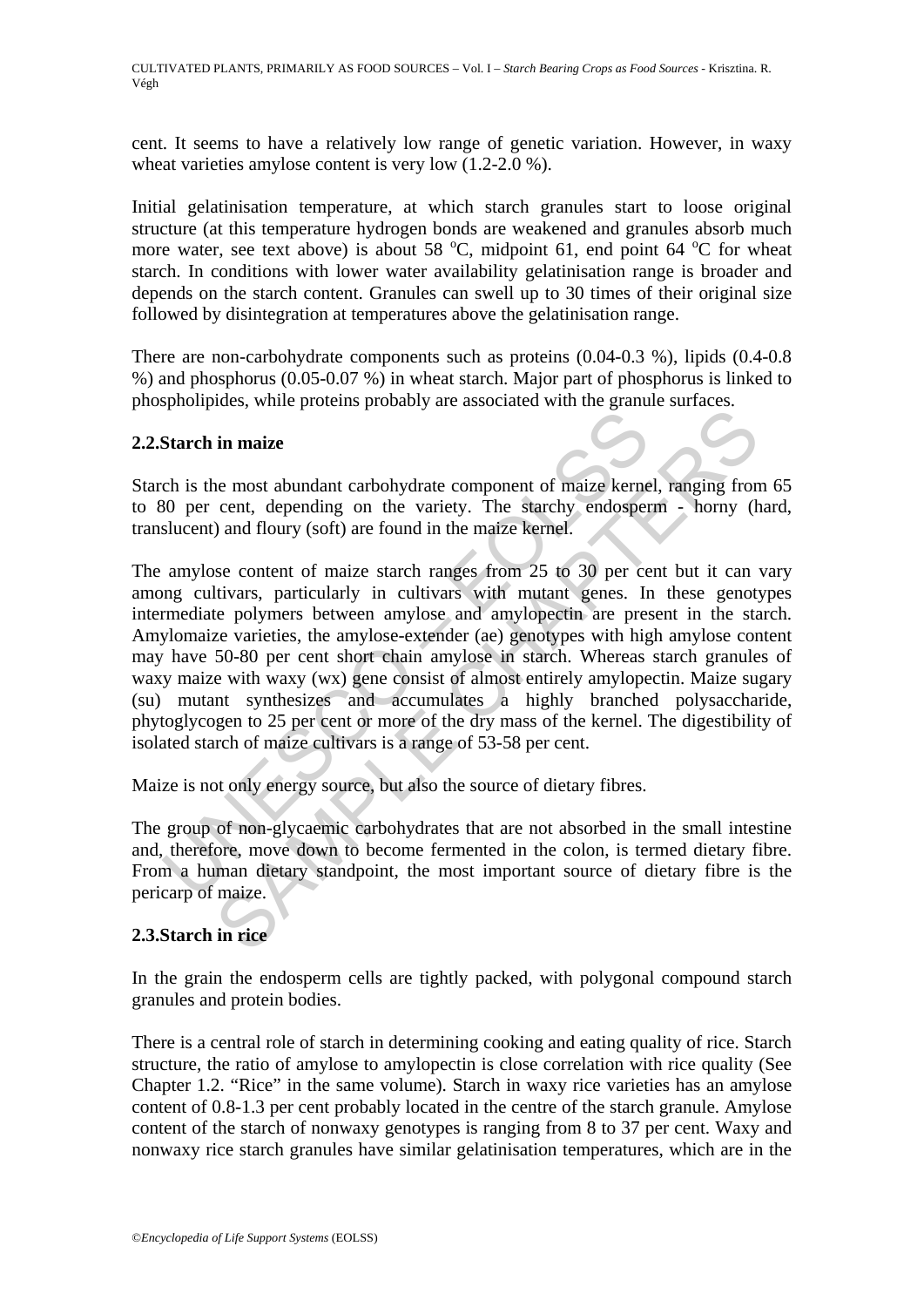range from 55 to 79  $\degree$ C from the beginning of the process to the final gelatinisation. Volume expansion and water absorption during cooking are positively, while stickiness and tenderness of cooked rice are negatively correlated with amylose content. These two properties, which are so important for Japanese consumers, are properties attributable principally to amylopectin content of the rice starch.

Parboiled rice is the major processed-rice product, which has priority in the export of Thailand long rice. In this process soaked rice grain is steaming to gelatinise the starch without much swelling of the granules than drying slowly. During this process amyloselipid complexes are formed that influence cooking losses and physical properties of cooked rice.

The small granule size of rice starch makes it highly suitable for laundry sizing of fine fabrics and for skin cosmetics as it has been used for centuries in Japan.

# **2.4. Starch in sorghum**

Sorghum is a savannah crop, not well suited to the high rainfall or the forest zones. It is a staple food for African population, consumed in various types of dishes.

Sorghum growing area is the largest in the African continent, more than half than that of the world as is shown on Fig 3.



Figure 3. Area of sorghum and millet production in 2002. (Source: FAO)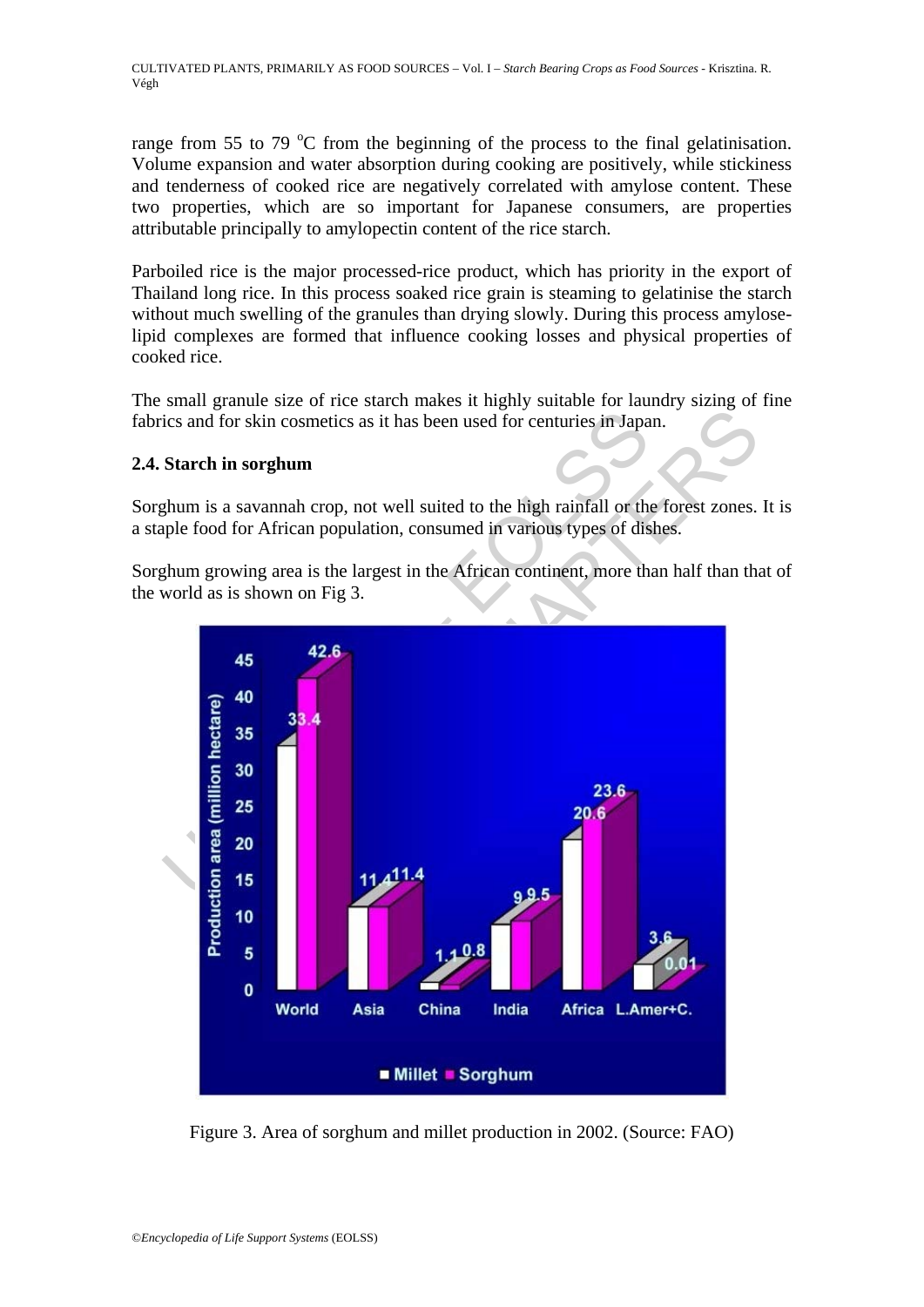On the other hand, less than half of the world's sorghum production falls on Africa, as a consequence of the lower grain yields (Fig 4. and 5.).



Figure 4. Production of sorghum and millet in the world in 2002. (Source: FAO)



Figure 5. Grain yield of sorghum and millet in the world in 2002. (Source: FAO)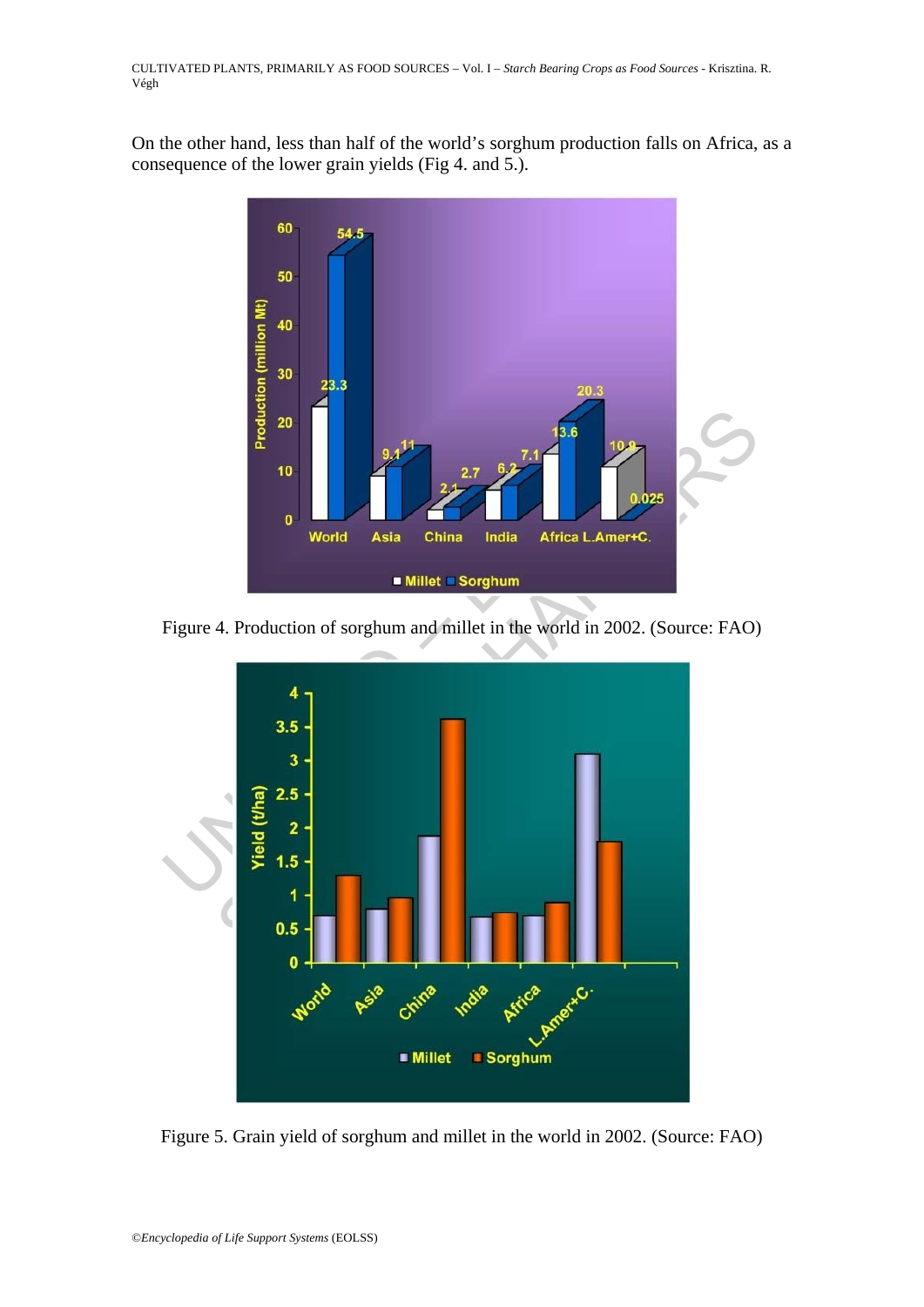Sorghum varieties vary considerably with respect to pericarp colour (white, yellow, red, brown), kernel size and shape, hardness of endosperm (corneous and floury), and condensed tannin content (low and high tannin sorghum). In the endosperm starch granules and protein bodies are the main components of the cells.

The starch content of sorghum varies from 56 to 73 per cent, with an average starch content of 69.5 per cent. About 20-30 per cent of the starch is amylose and the remaining 70-80 per cent is amylopectin. The starch of waxy sorghum genotypes is practically 100 per cent amylopectin. In the contrary starch in sugary sorghum contains by 5-15 per cent higher amount of amylose, than normal varieties. Starch digestibility isolated from sorghum varieties ranged from 33 to 48 per cent. There is a close relationship among the texture of grain endosperm, the particle size of the flour and digestibility of the starch. The smaller particle size accompanied with the greater surface area open for enzymatic effects improves starch digestibility. Additionally, digestibility is higher for low amylose (waxy) sorghum genotypes than normal sorghum, maize or millet grains. Sorghum digestibility is also influenced by the concentration of tannins in starch granules.

ace area open for enzymatic effects improves starch digestibited stibility is higher for low amylose (waxy) sorghum genotypes that exerce or millet grains. Sorghum digestibility is also influenced by the set or millet grai as open for enzymatic effects improves starch digestibility. Addition<br>as open for enzymatic effects improves starch digestibility. Addition<br>y is higher for low amylose (waxy) sorghum genotypes than normal sorg<br>illet grains The swelling power of starch and its solubility - which properties of sorghum starch are depending on its amylose and protein content - significantly influence on the cooking quality. Plasticity and stickiness of dough made from sorghum flour is the function of gelatinisation while preparing it in hot water. For the unleavened bread (roti) and for porridge, which are the most common foods processed from sorghum and millet, different sorghum varieties are used. For preparing the unleavened bread a type of flour required with high water uptake on low gelatinisation temperature, high peak paste viscosity and high setback. Whereas high gelatinisation temperatures, low peak paste viscosity and low inclination for retrogradation are the parameters of the flour's suitability for porridge.

Malting of sorghum grains is widely used in Africa for the preparation of traditional foods. However, careful removal of rootlets and sprouts is very important, because they are toxic, containing dhurrin, a cyanogenic glucoside, which on hydrolysis produces strongly toxic hydro cyanic acid (HCN).

Different varieties have been selected for different use: sweet sorghum for chewing, white seeded types for bread, small, dark red-seeded types for beer and varieties with strong, fibrous stems for house construction and basketry have been selected during the long joint history of man and sorghum crop.

- -
- -
- -

TO ACCESS ALL THE **35 PAGES** OF THIS CHAPTER, Visit[: http://www.eolss.net/Eolss-sampleAllChapter.aspx](https://www.eolss.net/ebooklib/sc_cart.aspx?File=E5-02-03-03)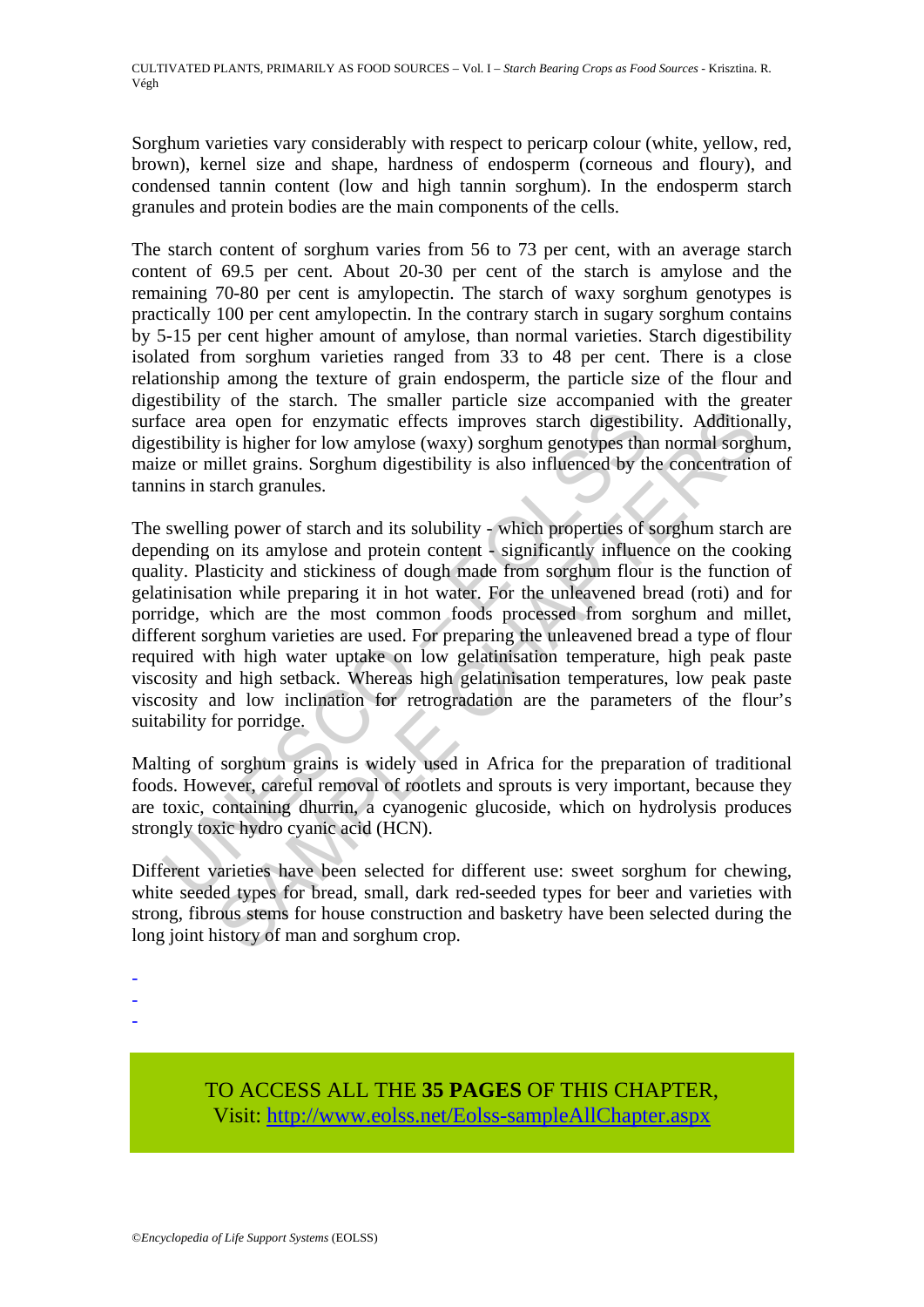#### **Bibliography**

Carbohydrates in human nutrition. (FAO Food and Nutrition Paper – 66.) 1998. Report of a joint FAO/WHO Expert Consultation Rome, 14-18 April 1997. www.fao.org/docrep/w8079e/ww8079e00.htm (In this report the role of carbohydrates in nutrition, the maintenance of health, interactions with diseases, principles of carbohydrate nutrition and diets and other important issues are discussed.)

EOLSS Chapter 5.2.1.: Cereals. (In the previous chapter of this volume a great deal of information about the cereals, their history, production, role in nutrition, cultivation etc, is found.)

FAO homepage: http://www.fao.org (Among a host of possibilities the statistical databases of FAOSTAT and library also can be reach.)

Grace M. R. 1977. Cassava processing. FAO Plant production and Protection Series No.3. FAO, Rome. It can be reach at the website www.fao.org/inpho/vlibrary/x0032e/x0032e00.htm

Graves C. 2001. The Potato, Treasure of the Andes. From Agriculture to Culture. IPC, Lima, Peru. (In this enchanting book scientists, students, and everybody who is interested in history, science, social and cultural impacts of potato

Harlan J. R. 1975. Crops and Man. Am. Soc. Of Agronomy, Crop Sci. Soc. of America, Madison, Wisconsin. 279pp.( In this book the history of domestication of various crops is discussed.)

Kjaergaard T. 1995. Agricultural development and nitrogen supply from a historical point of view. In: L. Kristensen et al.(eds) Nitrogen leaching in Agriculture. AB Academic Publishers, England. Pp. 3-14. (This paper deals with the introduction of clover in European agriculture referring to its importance for the European Agricultural Revolution, which began in the late  $17<sup>th</sup>$  century.)

Lásztity R. 1999. Cereal chemistry. Published by Akadémiai Kiadó, Budapest, Hungary. (This book gives a detailed characterization of the chemical composition of cereal grains and main chemical components, as well as the current analytical methods used. In English)

es C. 2001. The Potato, Treasure of the Andes. From Agriculture to Culture<br>enchanting book scientists, students, and everybody who is interested in historia<br>ma J. R. 1975. Crops and Man. Am. Soc. Of Agronomy. Crop Sei. Soc 001. The Potato, Treasure of the Andes. From Agriculture to Culture. IPC, Lima, Pert<br>ng book scientists, students, and everybody who is interested in history, science, sociats of potato<br>1975. Crops and Man. Am. Soc. Of Ag Nassar N. M. A. 2000. Cassava, *Manihot esculenta* Crantz, Genetic Resources: Their Collection, Evaluation, and Manipulation. Advances in Agronomy, 69: 180-230. (In this very interesting paper the taxonomy, genetic variation of the wild species for the most important traits; the breeding possibilities and strategies to improve cassava are reviewed.)

Oke O. L. 1990. Roots, tubers, plantains and bananas in human nutrition. (FAO Food and Nutrition Series 24.) FAO, Rome, Italy. www.fao.org/inpho/vlibrary/t0207e/T0207E01.htm (In the book the value of roots, tubers, plantains and bananas in human nutrition and their importance in human diet is reviewed.)

Satin M. Functional properties of starches. www.fao.org/ag/ags/agsi/starch41.htm (In this paper the functional properties of starches with different origin are reviewed, focusing on their various food and non-food industrial application.)

Sorghum and millets in human nutrition. (In this paper the description of the properties of sorghum and millet starch, industrial processing, culinary preparations, sorghum and millet based recipes can be fined). www.fao.org/inpho/vlibrary/t0818e/t0818e0c.htm

The Asia Rice Foundation: http://www.asiarice.org with news, programs, science connections, features of rice heritage, rice recipes etc.

Carbohydrates in human nutrition. (FAO Food and Nutrition Paper – 66.) 1998. Report of a joint FAO/WHO Expert Consultation Rome, 14-18 April 1997. www.fao.org/docrep/w8079e/ww8079e00.htm (In this report the role of carbohydrates in nutrition, the maintenance of health, interactions with diseases, principles of carbohydrate nutrition and diets and other important issues are discussed.)